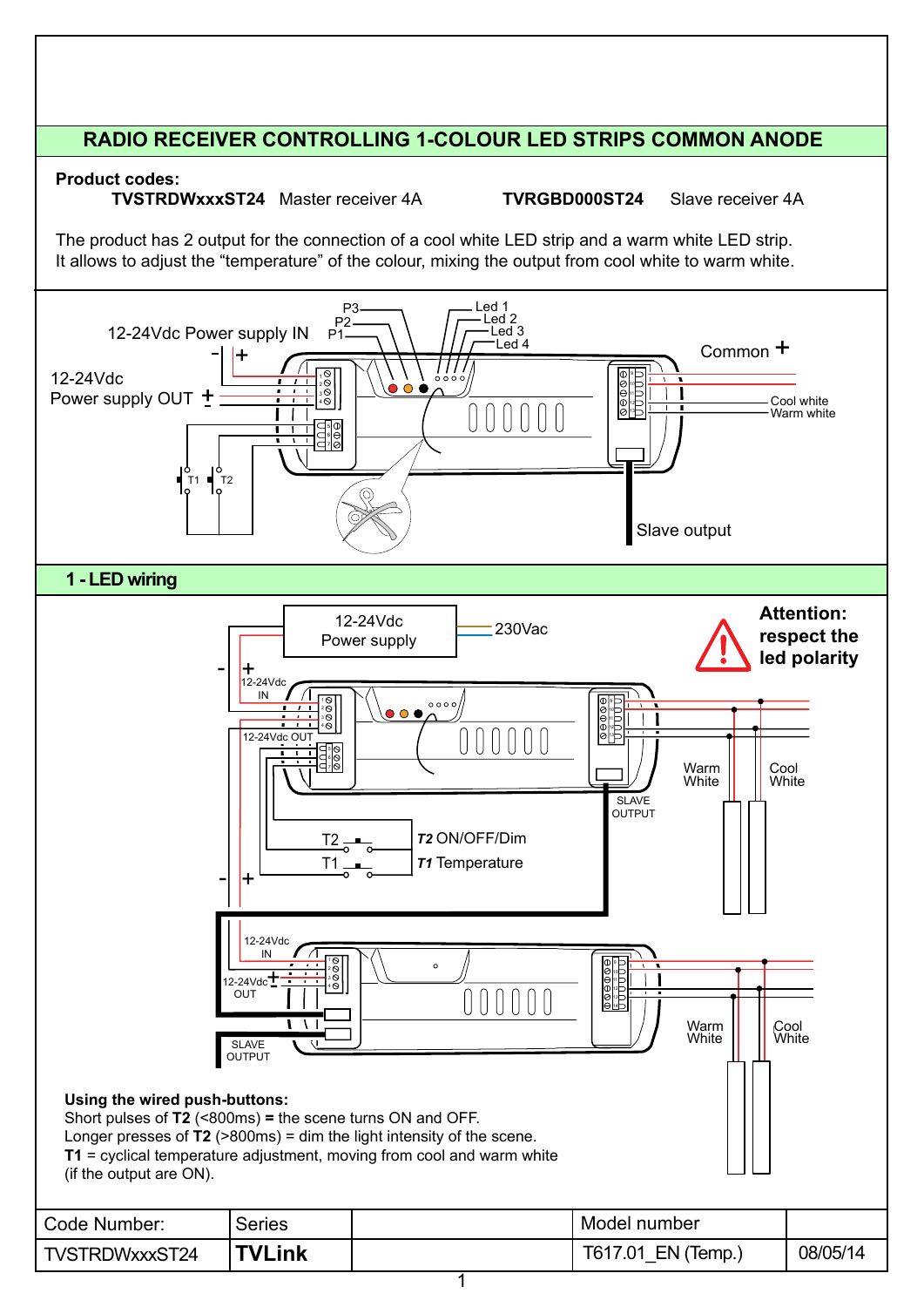

1- Press the push button **P2 once and hold** it down, the buzzer will make a beep and then sound continuously.

2- During the sound press any button of the 7 channels transmitter which has to be memorized. The memorization is indicated by the intermittently sound of the buzzer. All the buttons of the transmitter are automatically memorized.



Short presses of the buttons CH1..4 command the memorized scenes. Longer presses allow to dim the light intensity of the selected scene.

Short or long presses of the buttons CH5 and CH6 adjust the "temperature" of the colour in both directions.

Short press of CH7 turns OFF the output, with fade effect.

#### **2.1 - To change the preset scenes of the 7 channels transmitters**



- 1- Press the button related to the scene to modify
- **CH5 СН6**

2- Adjust the new value with the buttons CH5 and CH6



**press the scene to modify adjust new value press and hold more than 5s**

3- Press the button CH7 and hold it down for 5 sec. Light turns off. After 5 sec. buzzer makes a beep and the light turns on at the new value.

| Code Number:   | <b>Series</b> | Model number          |          |
|----------------|---------------|-----------------------|----------|
| TVSTRDWxxxST24 | <b>TVLink</b> | T617.01<br>EN (Temp., | 08/05/14 |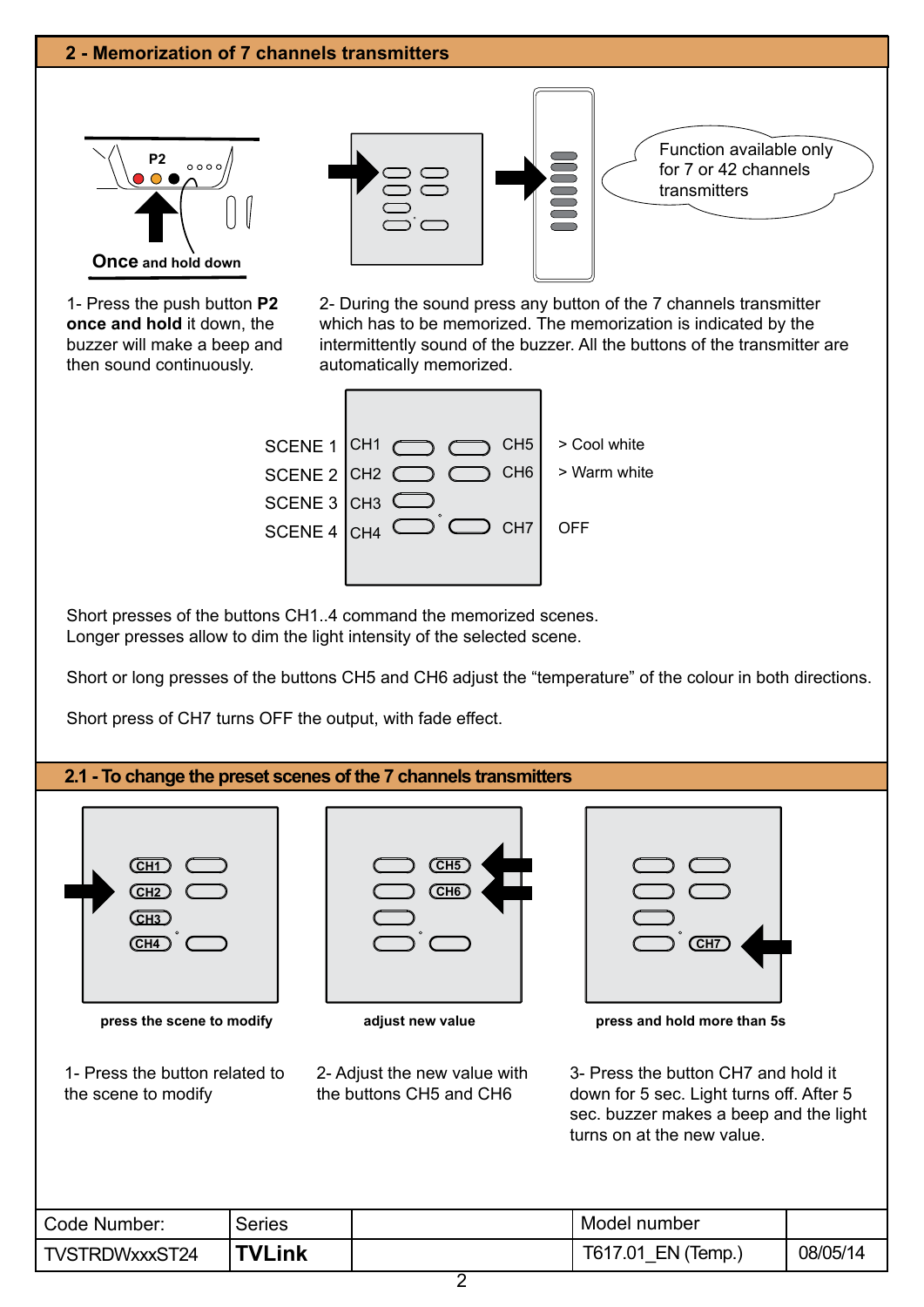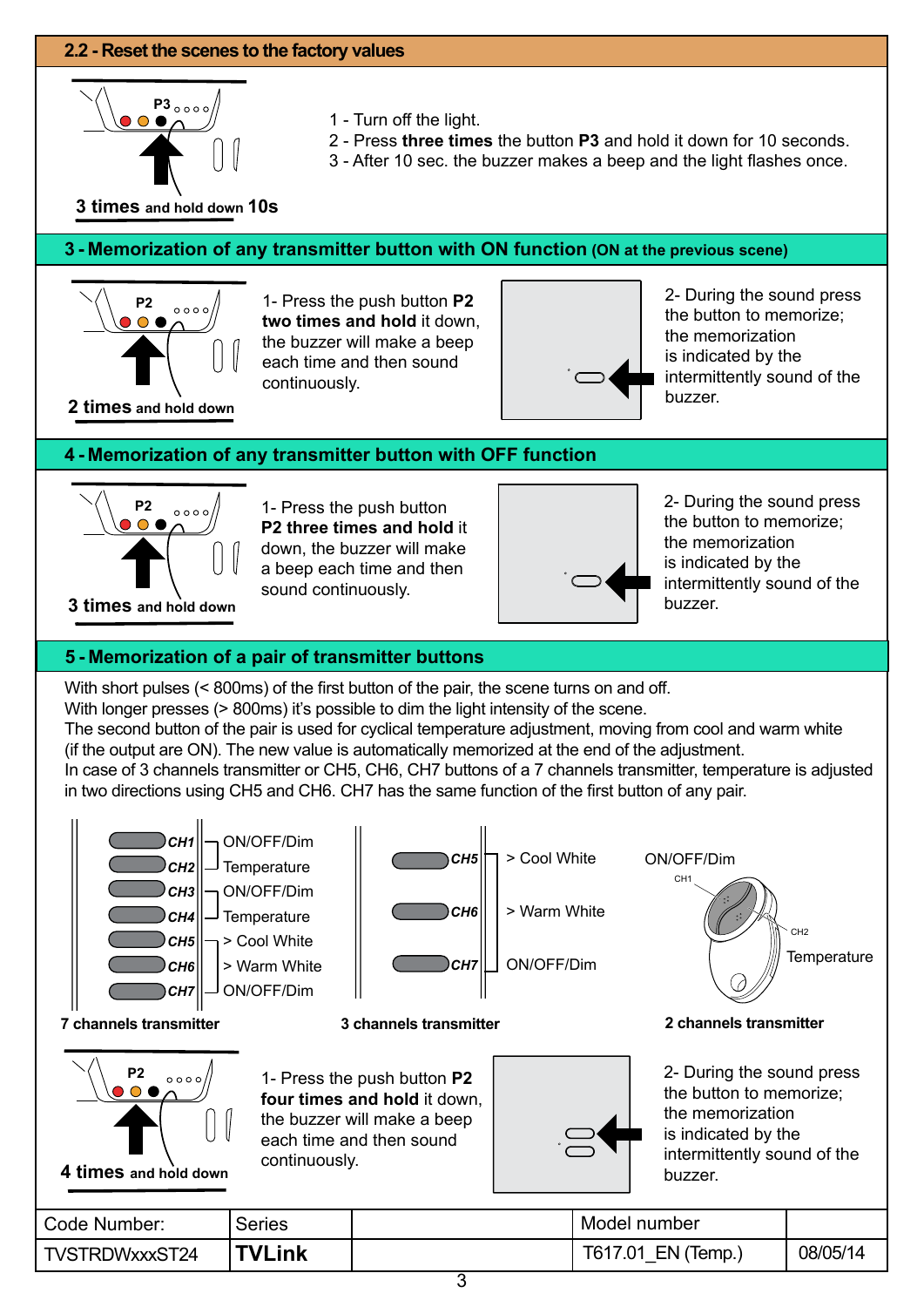## **6.1 - Memorization of any transmitter button with On/Off/Dim function for SCENE 1**

Short pulses (<800ms) = scene ON/OFF, longer presses (>800ms) = dim the light intensity.



1- Press the push button **P1 once and hold** it down, the buzzer will make a beep each time and then sound continuously.



2- During the sound press the button to memorize; the memorization is indicated by the intermittently sound of the buzzer.

### **6.2 - Memorization of any transmitter button with On/Off/Dim function for SCENE 2**

Short pulses (<800ms) = scene ON/OFF, longer presses (>800ms) = dim the light intensity.



1- Press the push button **P1 two times and hold** it down, the buzzer will make a beep each time and then sound continuously.



2- During the sound press the button to memorize; the memorization is indicated by the intermittently sound of the

### **6.3 - Memorization of any transmitter button with On/Off/Dim function for SCENE 3**

Short pulses (<800ms) = scene ON/OFF, longer presses (>800ms) = dim the light intensity.



1- Press the push button **P1 three times and hold** it down, the buzzer will make a beep each time and then sound continuously.



2- During the sound press the button to memorize; the memorization is indicated by the intermittently sound of the

#### **6.4 - Memorization of any transmitter button with On/Off/Dim function for SCENE 4**

Short pulses (<800ms) = scene ON/OFF, longer presses (>800ms) = dim the light intensity.



1- Press the push button **P1 four times and hold** it down, the buzzer will make a beep each time and then sound continuously.



2- During the sound press the button to memorize; the memorization is indicated by the intermittently sound of the

| Code Number:   | Series | Model number       |          |
|----------------|--------|--------------------|----------|
| TVSTRDWxxxST24 | TVLink | T617.01 EN (Temp., | 08/05/14 |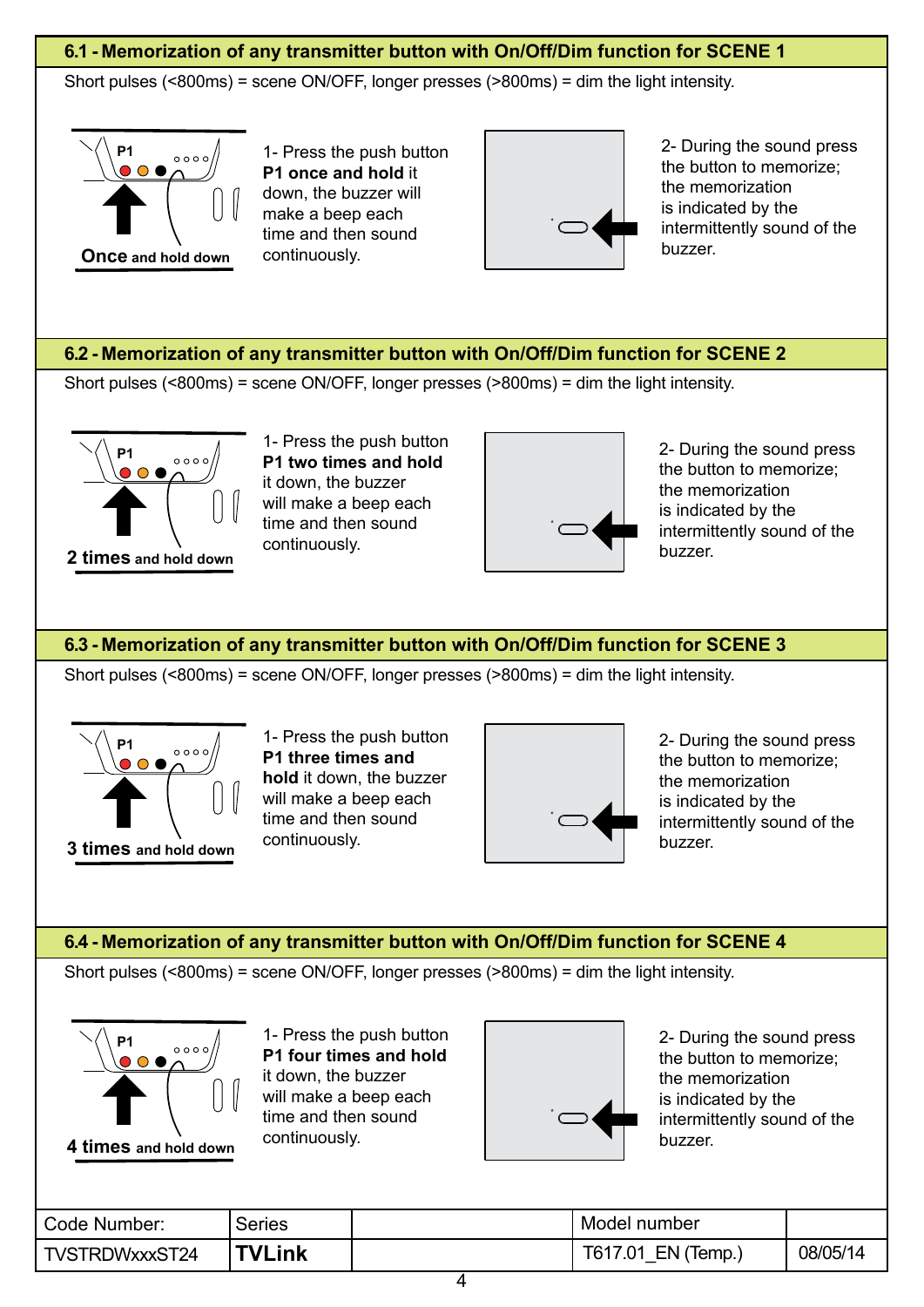#### **7 - Copying the function of a transmitter to a new transmitter**



1- Press the button **P3** of the **already memorized transmitter**. The enabled receiver sound continuously.



2- Within 5 seconds press a button of the **already memorized transmitter** from which the function has to be copied. The buzzer will interrupt the sound for 1 sec., then starts again for 5 seconds.



3- During the sound press the button of the **new transmitter**  which has to be memorized; the memorization is indicated by the intermittently sound of the buzzer.

#### **8 - Deleting a transmitter**



1- Press the push button **P3 once and hold** it down, the buzzer will make a beep each time and then sound slowly and intermittently.



2- During the sound press the button which has to be deleted; the deletion is indicated by the continuously sound of the buzzer.

#### **8.1 - Deleting a transmitter with an already memorized transmitter**



1- Press the button **P3** of the **transmitter**. The enabled receiver emits a **P3** slow intermittent sound.



2- Within 5 sec. press the button to delete, the buzzer emits a continuous sound to confirm the deletion.

#### **8.2 - Deleting all the transmitters**



**2 times and hold down 10s**

1- Press the push button **P3 two time and hold** it down, the buzzer will make a beep each time and then sound quickly and intermittently.

2- Hold down the push button for 10 sec., at the end the buzzer will sound continuously by indicating that the memory has been cancelled.

#### **9 - Memory activation/ deactivation of the last value of light intensity**

| P1 P3 $_{\circ\circ\circ\bullet/}$<br>LED4 | <b>ACTIVATION</b><br>Press P1+P3 |
|--------------------------------------------|----------------------------------|
|                                            | led 4                            |
|                                            | the of                           |
|                                            | the b                            |
| P1 + P3                                    |                                  |

Press **P1+P3**

- ed 4 turns ON
- he output blink twice
- the buzzer sounds

#### **DEACTIVATION** Press **P1+P3**

• led 4 turns OFF

- the output blink three times
- the buzzer sounds

| Code Number:   | Series        | Model number          |          |
|----------------|---------------|-----------------------|----------|
| TVSTRDWxxxST24 | <b>TVLink</b> | T617.01<br>EN (Temp.) | 08/05/14 |